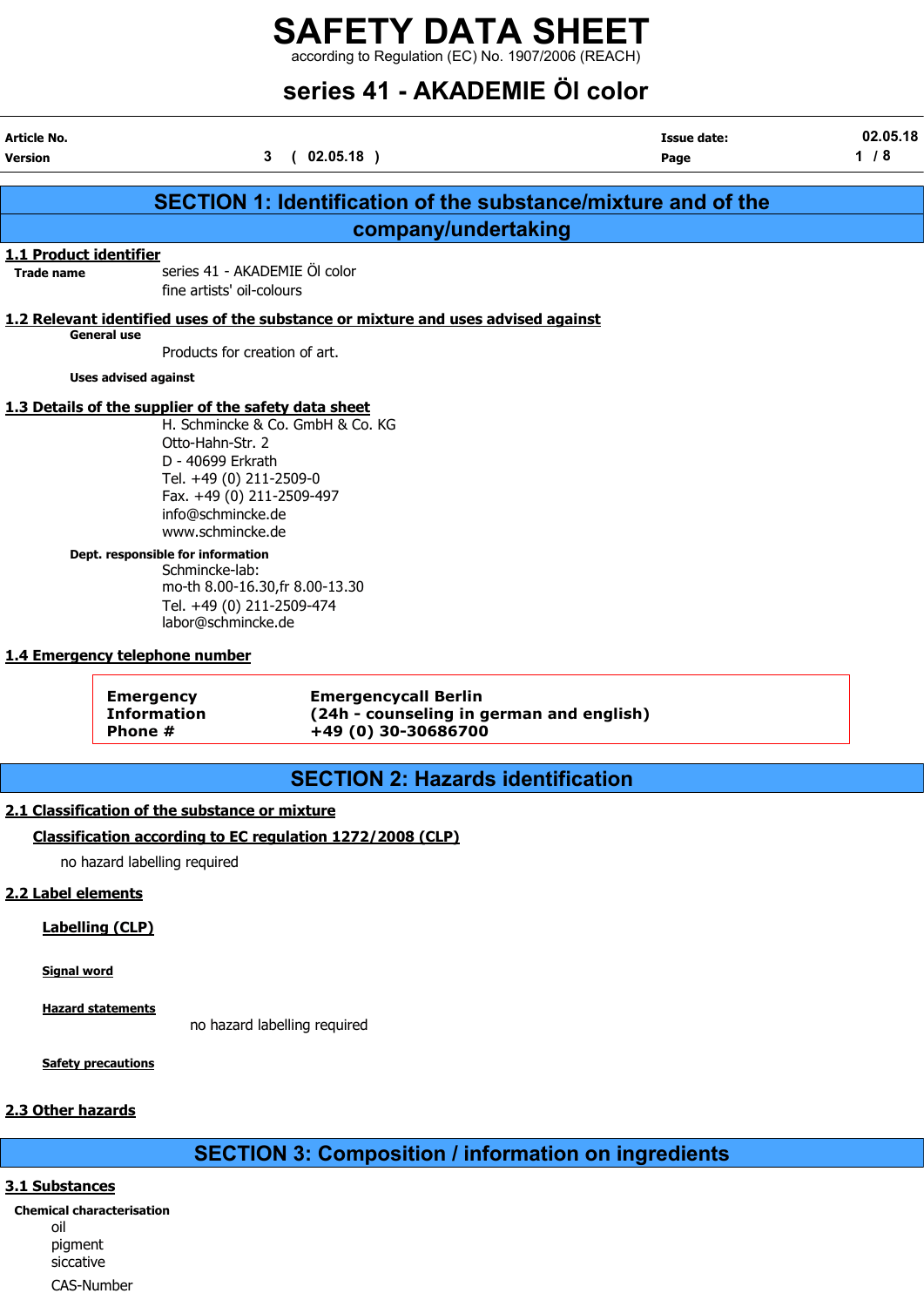# series 41 - AKADEMIE Öl color

| Article No. |              | <b>Issue date:</b> | 02.05.18 |
|-------------|--------------|--------------------|----------|
| Version     | 3 ( 02.05.18 | Page               | 2/8      |

EINECS / ELINCS / NLP EU index number Customs tariff number REACH registration No. RTECS-no. Hazchem-Code CI-Number

### 3.2 Mixtures

Substance 1

41102, 41106, 41404: zinc oxide: 5 - 50 % CAS: 1314-13-2 REACH: 01-2119463881-32-0043 Aquatic Acute 1; H400 / Aquatic Chronic 1; H410

### Additional information

The colours 41 102, 41 106, 41 404 contain zinc oxide. (see section 12) Further information: annex

## SECTION 4: First aid measures

### 4.1 Description of first aid measures

### General information

No special measures are required.

### In case of inhalation

Move victim to fresh air. Seek medical attention if problems persist.

### In case of skin contact

Remove residues with soap and water. Seek medical attention if irritation persists.

### After eye contact

IF IN EYES: Rinse cautiously with water for several minutes. Remove contact lenses, if present and easy to do. Continue rinsing. Seek medical attention if irritation persists.

### After swallowing

Rinse mouth with water. Seek medical treatment in case of troubles.

### 4.2 Most important symptoms and effects, both acute and delayed

### 4.3 Indication of any immediate medical attention and special treatment needed

# SECTION 5: Firefighting measures

### 5.1 Extinguishing media

### Suitable extinguishing media

Product is non-combustible. Extinguishing materials should therefore be selected according to surroundings.

### Extinguishing media which must not be used for safety reasons

### 5.2 Special hazards arising from the substance or mixture

In case of fire may be liberated: Carbon monoxide and carbon dioxide

# 5.3 Advice for firefighters

# Special protective equipment for firefighters

Additional information

# SECTION 6: Accidental release measures

### 6.1 Personal precautions, protective equipment and emergency procedures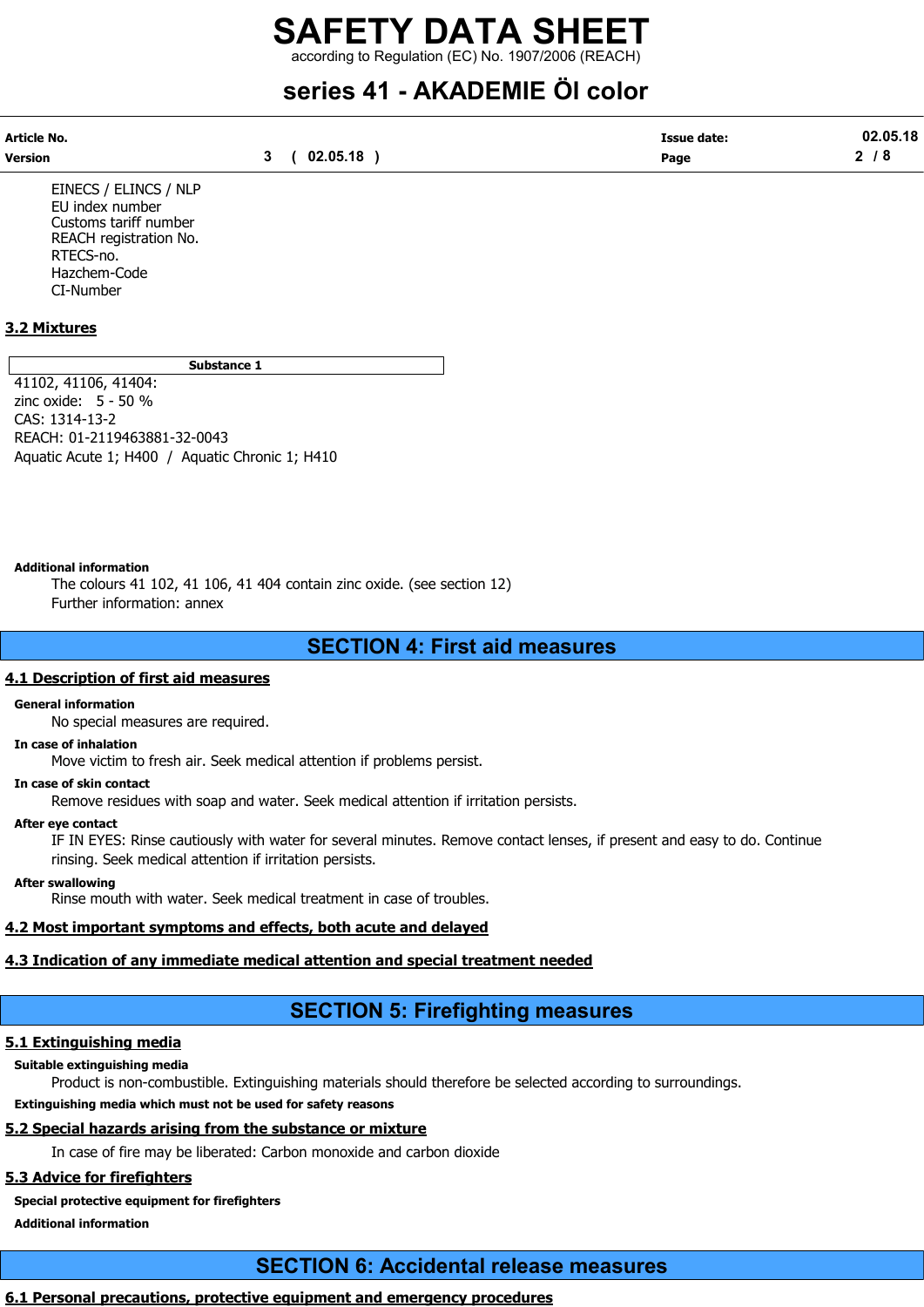# series 41 - AKADEMIE Öl color

| Article No. |          | <b>Issue date:</b><br>. | 02.05.18 |
|-------------|----------|-------------------------|----------|
| Version     | 02.05.18 | Page                    |          |

Avoid contact with skin, eyes, and clothing.

### 6.2 environmental precautions

Discharge into the environment must be avoided.

### 6.3 Methods and material for containment and cleaning up

Methods for cleaning up

Take up mechanically. Wash spill area with plenty of water.

Additional information

### 6.4 Reference to other sections

Dispose of waste according to applicable legislation. refer to section 13

# SECTION 7: Handling and storage

### 7.1 Precautions for safe handling

### Advices on safe handling

Handle in accordance with good industrial hygiene and safety practice.

### Precautions against fire and explosion

### 7.2 Conditions for safe storage, including any incompatibilities

Requirements for storerooms and containers Keep container tightly closed.

### Hints on joint storage Storage class Further details

storage temperature: 5 - 40 °C

### 7.3 Specific end use(s)

No special measures necessary if stored and handled as prescribed.

### SECTION 8: Exposure controls/personal protection

### 8.1 Control parameters

1314-13-2 zinc oxide

| DEU<br>$\sim$               | ' E-dust<br>. | $\wedge$ $\wedge$<br>7 <sup>1</sup><br>$+1$ $  -$ | $m \sim l m$<br>$\mathsf{I}$ illy / ill | $\frac{1}{2}$<br>- 14             |
|-----------------------------|---------------|---------------------------------------------------|-----------------------------------------|-----------------------------------|
| $\mathop{\rm DEU}\nolimits$ |               | $\sim$ $\sim$ $\sim$<br>-<br>10,000               | $m \sim l m$                            | $\wedge$ $\rightarrow$<br>- 1 - 1 |

### 8.2 Exposure controls

### Occupational exposure controls

### Respiratory protection

With correct and proper use, and under normal conditions, breathing protection is not required.

Hand protection

Protect skin by using skin protective cream.

### Eye protection

Avoid contact with eyes.

### Body protection

Wash contaminated clothing prior to re-use.

### General protection and hygiene measures

No special handling advices are necessary. Wash hands thoroughly after handling.

# SECTION 9: Physical and chemical properties

### 9.1 information on basic physical and chemical properties

| Form         | pasty     |
|--------------|-----------|
| Colour       | pigmented |
| <b>Odour</b> | weak      |
|              |           |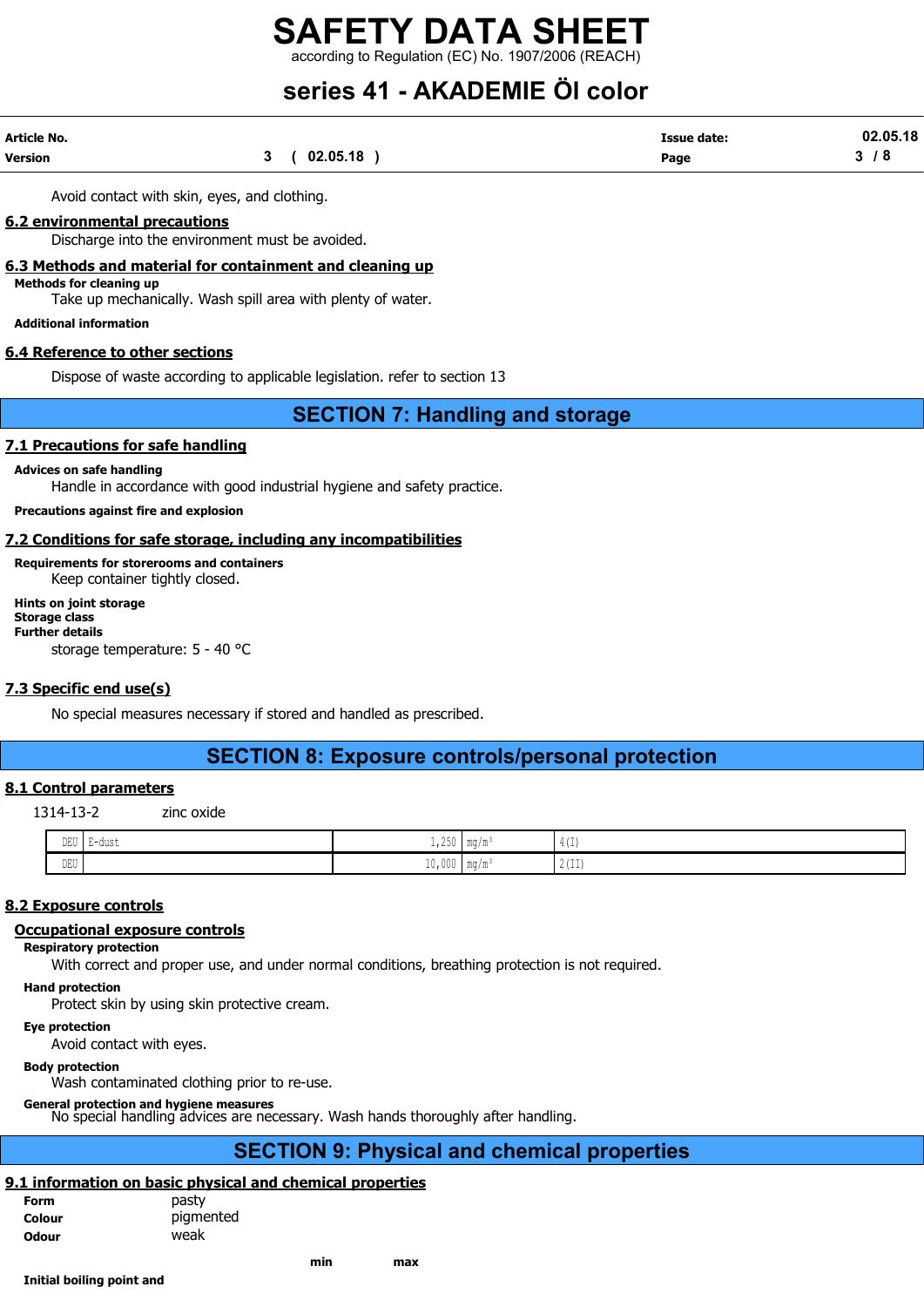# series 41 - AKADEMIE Öl color

| Article No.<br>Version                                                                                                                                                                                                                                                          | $\mathbf{3}$ | $\left($ | $02.05.18$ )     |                                             | <b>Issue date:</b><br>Page | 02.05.18<br>4/8 |
|---------------------------------------------------------------------------------------------------------------------------------------------------------------------------------------------------------------------------------------------------------------------------------|--------------|----------|------------------|---------------------------------------------|----------------------------|-----------------|
| boiling range<br><b>Melting point/freezing point</b><br>Flash point/flash point range<br><b>Flammability</b><br><b>Ignition temperature</b><br><b>Auto-ignition temperature</b><br><b>Explosion limits</b><br><b>Refraction index</b><br>Partition coefficient: n-octanol/water |              |          |                  |                                             |                            |                 |
| <b>Danger of explosion</b><br>Vapour pressure<br><b>Density</b><br><b>PH</b> value                                                                                                                                                                                              |              |          | $1,1 - 2,5$ g/ml | 20 °C                                       |                            |                 |
| <b>Viscosity dynamic of</b><br>Viscosity dynamic up to                                                                                                                                                                                                                          |              |          |                  |                                             |                            |                 |
| <b>Viscosity kinematic of</b><br>Viscosity kinematic up to                                                                                                                                                                                                                      |              |          |                  |                                             |                            |                 |
| 9.2 Other information                                                                                                                                                                                                                                                           |              |          |                  |                                             |                            |                 |
|                                                                                                                                                                                                                                                                                 |              |          |                  | <b>SECTION 10: Stability and reactivity</b> |                            |                 |
| 10.1 Reactivity<br>10.2 Chemical stability<br>10.3 Possibility of hazardous reactions<br>10.4 Conditions to avoid<br>frost and heat                                                                                                                                             |              |          |                  |                                             |                            |                 |

10.5 Incompatible materials 10.6 Hazardous decomposition products

| 1314-13-2 | zinc oxide |      |     |           |       |      |
|-----------|------------|------|-----|-----------|-------|------|
|           | oral       | LD50 | Rat | 10000,000 | mg/kg |      |
|           |            |      |     |           |       |      |
|           | inhalative | LC50 | Rat | 5,700     | mq/1  | (4h) |

# SECTION 11: Toxicological information

### 11.1 Information on toxicological effects

Acute toxicity In case of inhalation No data available After swallowing No data available In case of skin contact No data available After eye contact

No data available

### Practical experience

### General remarks

### Toxicological tests

1314-13-2 zinc oxide

| $T \cap \Gamma$<br>ו ששוב | ⊥Udt | $\sim$ $ \sim$<br>. . | $m \alpha$<br><b>ALLAND</b> | $1 - \Delta$<br>1211 |  |
|---------------------------|------|-----------------------|-----------------------------|----------------------|--|
|                           |      |                       |                             |                      |  |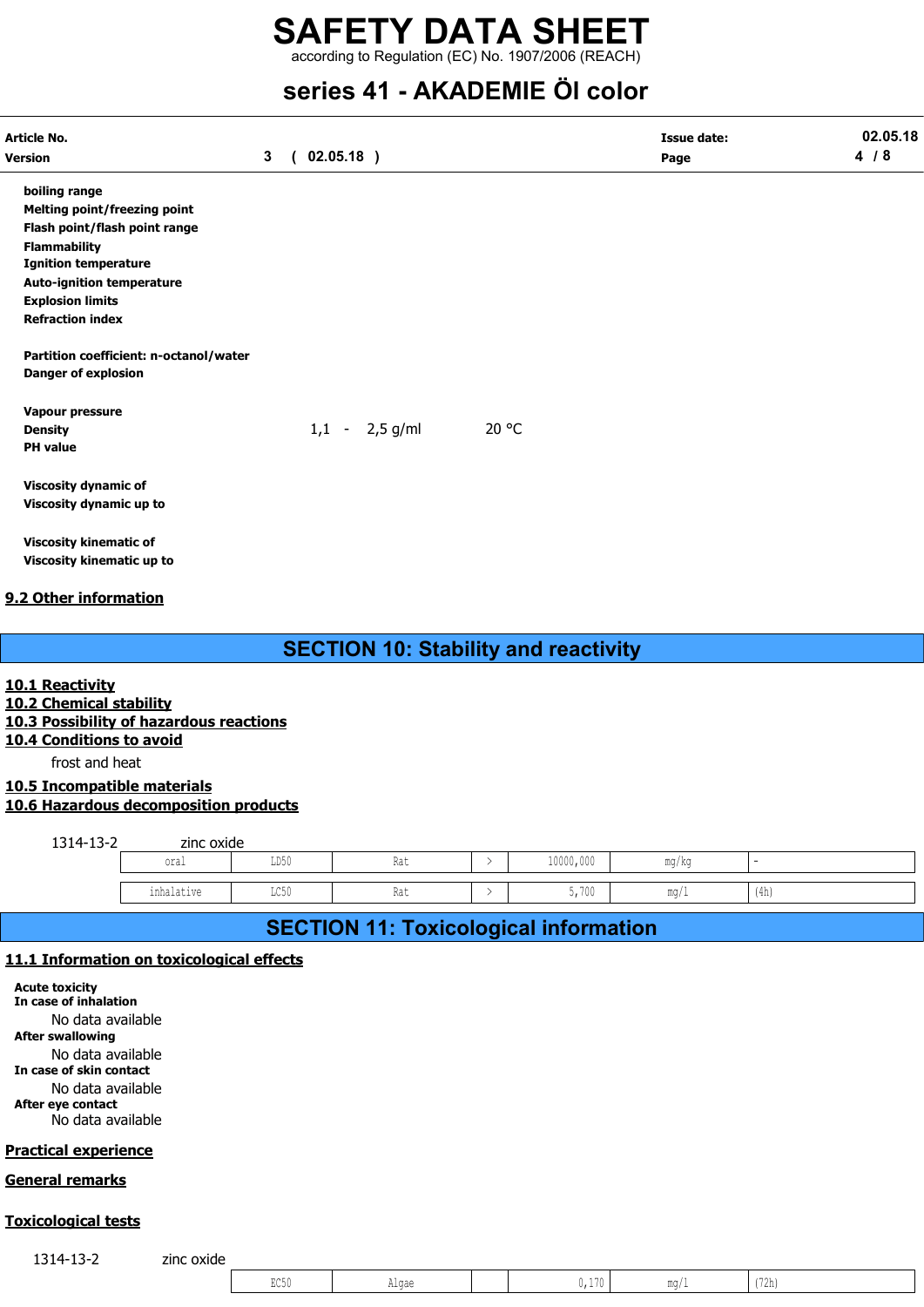# SAFETY DATA SHEET

according to Regulation (EC) No. 1907/2006 (REACH)

# series 41 - AKADEMIE Öl color

| Article No. |              | <b>Issue date:</b> | 02.05.18 |
|-------------|--------------|--------------------|----------|
| Version     | 3 ( 02.05.18 | Page               | 5/8      |

# SECTION 12: Ecological information

### 12.1 Toxicity

Aquatic toxicity

EC50 Desmodesmus subspicatus : >= 114,2 mg/l ... for all zinc oxide containing colours (Hydrotox; 05/2224) Water Hazard Class  $1$ 

- WGK catalog number
- General information

### 12.2 Persistence and degradability

Further details Product is partially biodegradable. Oxygen demand

### 12.3 Bioaccumulative potential

Bioconcentration factor (BCF) Partition coefficient: n-octanol/water

### 12.4 Mobility in soil

No data available

### 12.5 Results of PBT and vPvB assessment

No data available

### 12.6 Other adverse effects

General information

### Ecotoxicological effects

# SECTION 13: Disposal considerations

### 13.1 Waste treatment methods

### **Product**

### Waste key number

080112 waste paint and varnish other than those mentioned in 08 01 11 Recommendation

### Contaminated packaging

Waste key number Recommendation

Non-contaminated packages may be recycled. Handle contaminated packages in the same way as the substance itself.

### Additional information

# SECTION 14: Transport information

### 14.1 UN number

### 14.2 UN proper shipping name

ADR, ADN No dangerous good in sense of these transport regulations. IMDG, IATA

### 14.3 Transport hazard class(es)

ADR, ADN IMDG IATA

### 14.4 Packing group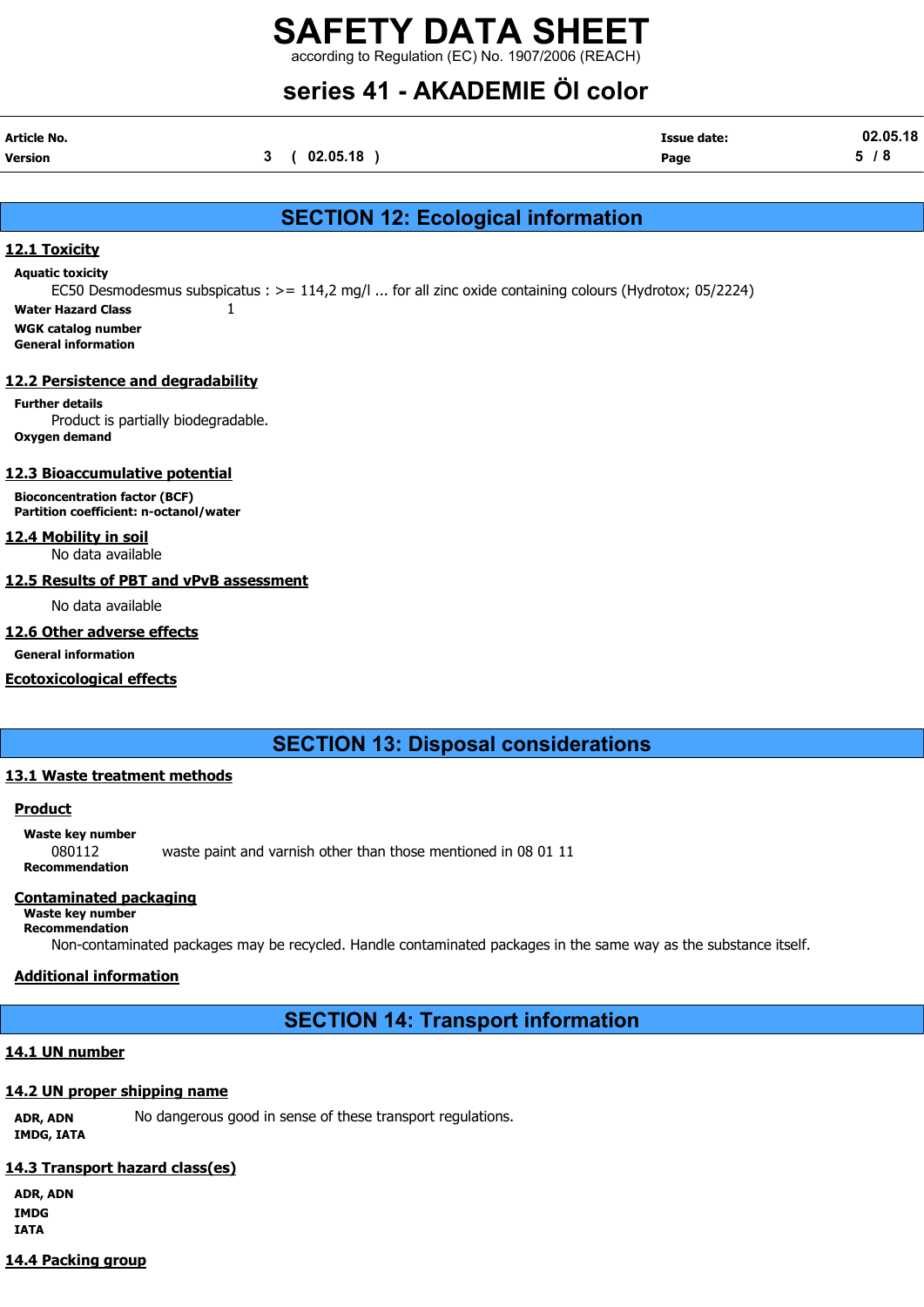# series 41 - AKADEMIE Öl color

| Article No. |          | <b>Issue date:</b> | 02.05.18 |
|-------------|----------|--------------------|----------|
| Version     | 02.05.18 | Page               |          |

### 14.5 Environmental hazards

Marine Pollutant - IMDG Marine Pollutant - ADN

### 14.6 Special precautions for user

### Land transport

Code: ADR/RID Kemmler-number Hazard label ADR Limited quantities Contaminated packaging: Instructions Contaminated packaging: Special provisions Special provisions for packing together Portable tanks: Instructions Portable tanks: Special provisions Tank coding Tunnel restriction Remarks EQ Special provisions

### Inland waterway craft

Hazard label Limited quantities Transport permitted Equipment necessary Ventilation Remarks EQ Special provisions

### Sea transport

EmS Special provisions Limited quantities Contaminated packaging: Instructions Contaminated packaging: Special provisions IBC: Instructions IBC: Provisions Tank instructions IMO Tank instructions UN Tank instructions Special provisions Stowage and segregation Properties and observations Remarks EQ

### Air transport

Hazard Passenger Passenger LQ **Cargo** ERG Remarks EQ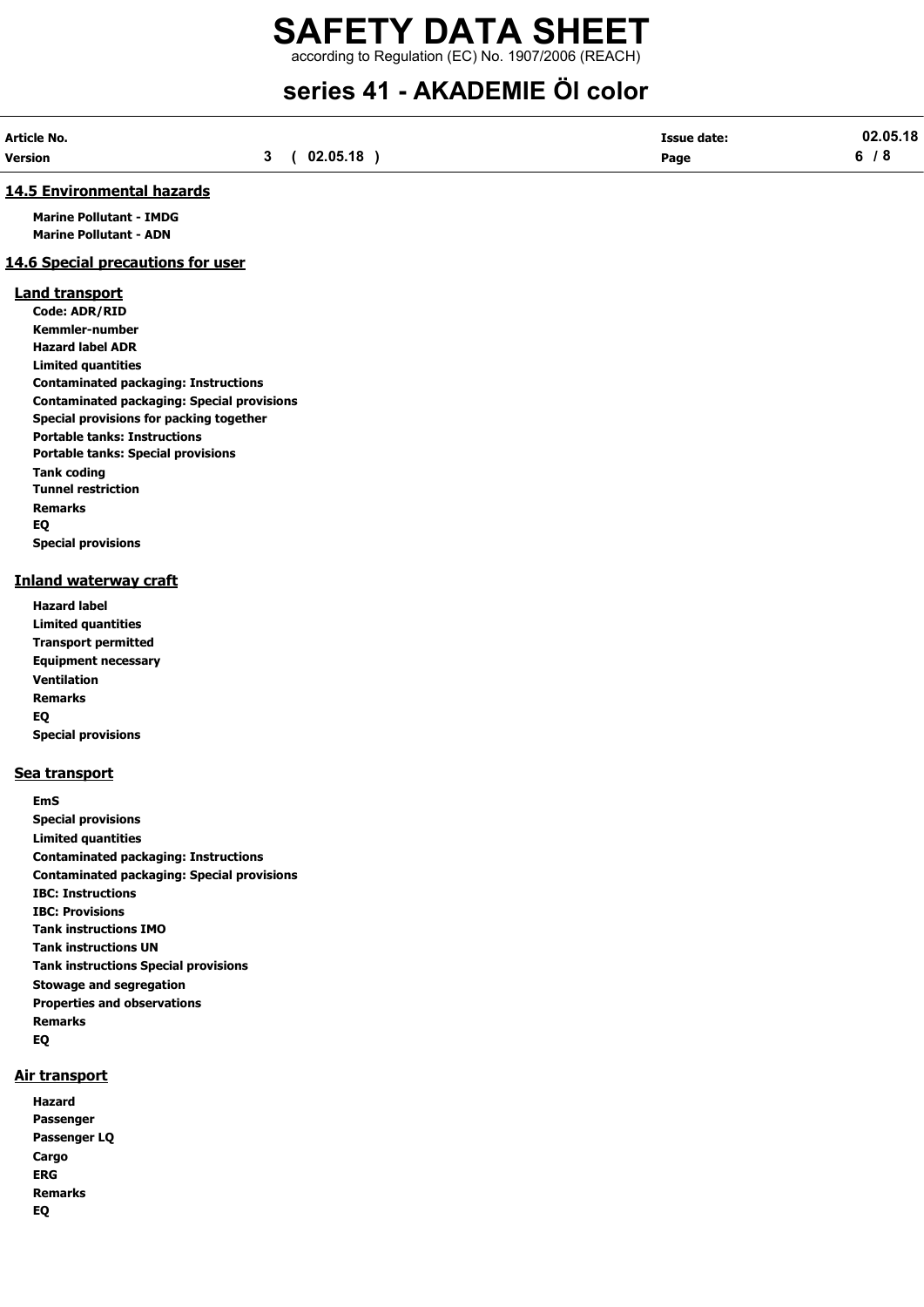# series 41 - AKADEMIE Öl color

| Article No. |          | <b>Issue date:</b> | 02.05.18 |
|-------------|----------|--------------------|----------|
| Version     | 02.05.18 | Page               |          |

Special Provisioning

### 14.7 Transport in bulk according to Annex II of MARPOL 73/78 and the IBC Code

No data available

# SECTION 15: Regulatory information

### 15.1 Safety, health and environmental regulations/legislation specific for the substance or mixture

### National regulations

### **Europe**

Contents of VOC [%] Contents of VOC  $[a/L]$ Further regulations, limitations and legal requirements

### **Germany**

Storage class Water Hazard Class 1 WGK catalog number Incident regulation Information on working limitations Further regulations, limitations and legal requirements

### Denmark

Further regulations, limitations and legal requirements

### **Hungary**

Further regulations, limitations and legal requirements

### Great Britain

Further regulations, limitations and legal requirements

### Switzerland

Contents of VOC [%] Further regulations, limitations and legal requirements

### **USA**

Further regulations, limitations and legal requirements Federal Regulations State Regulations

### **Japan**

Further regulations, limitations and legal requirements

### **Canada**

Further regulations, limitations and legal requirements

### 15.2 Chemical Safety Assessment

# SECTION 16: Other information

## Further information

Hazard statements (CLP) H400 Very toxic to aquatic life. H410 Very toxic to aquatic life with long lasting effects.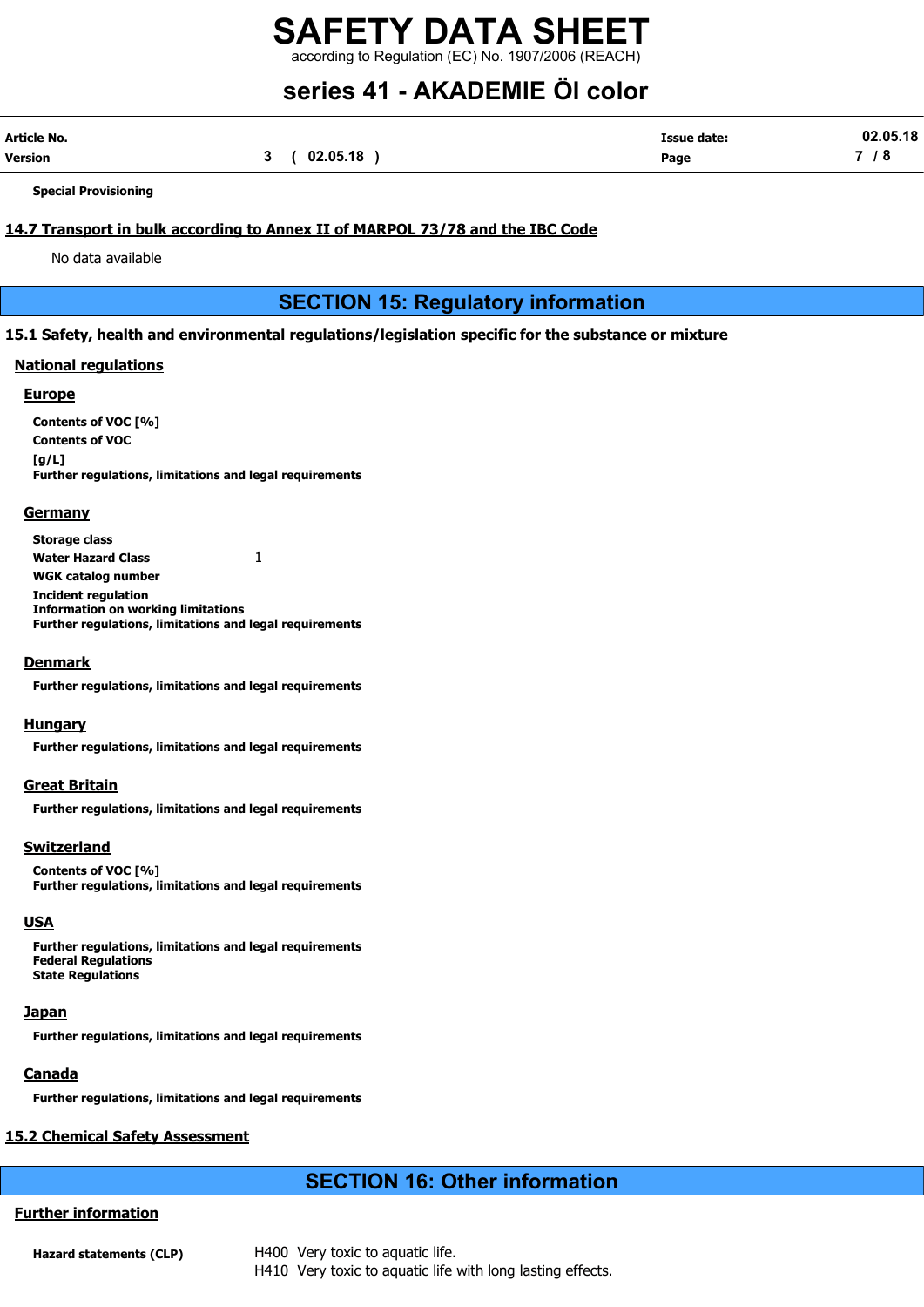series 41 - AKADEMIE Öl color

| Article No. |          | <b>Issue date:</b> | 02.05.18 |
|-------------|----------|--------------------|----------|
| Version     | 02.05.18 | Page               |          |

### Further information

This information is abased on our current state of knowledge and describes the security standards applicable to our product for the purpose provided. The information provided here does not constitute a legally binding warranty of specific characteristics or of suitability for a specific application use of the product is thus to be adapted to the user's special conditions and checked by preliminary tests. We are thus unable to guarantee product characteristics or accept an liability for damage arising in connection with the use of our products.

### Literature

For abbreviations and acronyms, see: ECHA Guidance on information requirements and chemical safety assessment, chapter R.20 (Table of terms and abbreviations).

### Reason of change

Additional information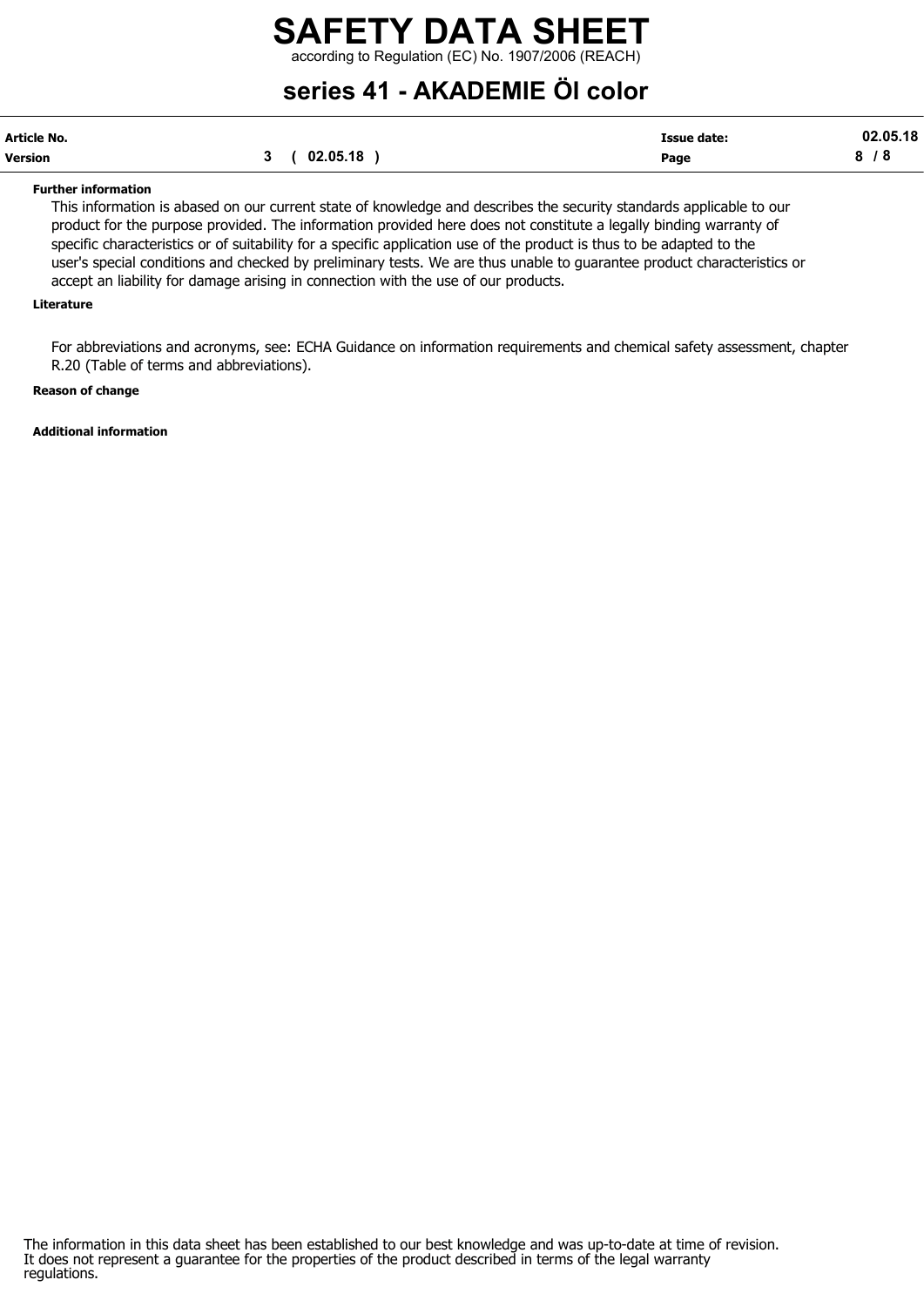# **Appendix for material safety data sheet no.: 41 000 000** AKADEMIE® Öl color - Fine artists' oil colours

|       | art.nr. art.name               | C.I.                      |                                                                                                      | CAS-nr.                                  |
|-------|--------------------------------|---------------------------|------------------------------------------------------------------------------------------------------|------------------------------------------|
| 41100 | zinc white                     | PW <sub>4</sub>           | Zinc oxide                                                                                           | 1314-13-2                                |
| 41102 | titanium white                 | <b>PW4; PW6</b>           | Zinc oxide; Titanium dioxide                                                                         | 1314-13-2; 13463-67-7                    |
| 41104 | mixing white                   | PW <sub>5</sub>           | Barium sulfate                                                                                       | 1345-05-7                                |
| 41106 | underpainting white            | <b>PW5; PW6</b>           | Barium sulfate; Titanium dioxide                                                                     | 1345-05-7; 13463-67-7                    |
| 41200 | ivory                          | PW6; PY53                 | Titanium dioxide; Rutile (Ti, Ni, Sb)                                                                | 13463-67-7; 8007-18-9                    |
| 41201 | sand                           | PBr24; PW6; PY42          | Rutile (Ti, Cr, Sb); Titanium dioxide; Hydrated iron oxide                                           | 68186-90-3; 13463-67-7; 20344-49-4       |
| 41202 | flesh tint                     | PW6; PY42; PY53           | Titanium dioxide; Hydrated iron oxide; Rutile (Ti, Ni, Sb)                                           | 13463-67-7; 20344-49-4; 8007-18-9        |
| 41204 | Naples yellow light            | PY53; PY42                | Rutile (Ti, Ni, Sb); Hydrated iron oxide                                                             | 8007-18-9; 20344-49-4                    |
| 41207 | Naples yellow deep             | PBr24; PY42               | Rutile (Ti, Cr, Sb); Hydrated iron oxide                                                             | 68186-90-3; 20344-49-4                   |
| 41216 | lemon yellow                   | PY3                       | Monoazo                                                                                              | 6486-23-3                                |
| 41218 | primary yellow                 | PY3; PY74; PW5; PW6       | Monoazo; Monoazo; Barium sulfate; Titanium dioxide                                                   | 6486-23-3; 6358-31-2; 1345-05-7; 13463-  |
|       |                                |                           |                                                                                                      | 67-7                                     |
| 41220 | cadmium yellow hue             | PY74; PW5; PW6            | Monoazo; Barium sulfate; Titanium dioxide                                                            | 6358-31-2; 1345-05-7; 13463-67-7         |
| 41222 | chrome yellow hue              | PY74; PW5; PR101          | Monoazo; Barium sulfate; Iron oxide                                                                  | 6358-31-2; 1345-05-7; 1309-37-1          |
| 41224 | Indian yellow                  | PY153                     | Nickel-complex                                                                                       | 68859-51-8                               |
| 41226 | cadmium orange hue             | PO67; PY74; PW5           | Pyrazolochinazolone; Monoazo; Barium sulfate                                                         | 74336-59-7; 6358-31-2; 1345-05-7         |
| 41302 | scarlet                        | PR242                     | Disazocondensation                                                                                   | 118440-67-8                              |
| 41304 | vermilion red                  | PR112                     | Naphthol AS                                                                                          | 6535-46-2                                |
| 41306 | cadmium red hue                | PR254; PW5                | Diketo-pyrrolo-pyrrol; Barium sulfate                                                                | 122390-98-1; 1345-05-7                   |
| 41308 | carmine                        | PR170                     | Naphthol AS                                                                                          | 2786-76-7                                |
| 41310 | ruby                           | PR254; PR101              | Diketo-pyrrolo-pyrrol; Iron oxide                                                                    | 122390-98-1; 1309-37-1                   |
| 41312 | alizarine crimson hue          | PR179                     | Perylen                                                                                              | 5521-31-3                                |
| 41314 | primary magenta                | PR122; PW5; PW6           | Quinacridone; Barium sulfate; Titanium dioxide                                                       | 980-26-7; 1345-05-7; 13463-67-7          |
| 41316 | violet                         | $\overline{\text{PV}}$ 23 | Dioxazine                                                                                            | 6358-30-1                                |
| 41400 | royal blue                     | PB29; PW6                 | Sodium aluminum silicate; Titanium dioxide                                                           | 57455-37-5; 13463-67-7                   |
| 41402 | primary cyan                   | PB15:3; PW5; PW6          | Phthalocyanine (Cu); Barium sulfate; Titanium dioxide                                                | 147-14-8; 1345-05-7; 13463-67-7          |
| 41404 | cobalt blue hue                |                           | PB29; PB15:3; PV23; PW6; Sodium aluminum silicate; Phthalocyanine (Cu); Dioxazine; Titanium dioxide; | 57455-37-5; 147-14-8; 6358-30-1; 13463-  |
|       |                                | PW <sub>4</sub>           | Zinc oxide                                                                                           | 67-7; 1314-13-2                          |
| 41406 | ultramarine                    | <b>PB29</b>               | Sodium aluminum silicate                                                                             | 57455-37-5                               |
| 41408 | phthalo blue                   | PB15:3                    | Phthalocyanine (Cu)                                                                                  | 147-14-8                                 |
| 41410 | indigo                         | PB15:3; PR101             | Phthalocyanine (Cu); Iron oxide                                                                      | 147-14-8; 1309-37-1                      |
| 41412 | Prussian blue                  | <b>PB27</b>               | Iron-cyan-complex                                                                                    | 14038-43-8; 25869-98-1                   |
| 41414 | aquamarine turquoise           | PB15:3; PG7; PW6          | Phthalocyanine (Cu); Phthalocyanine (Cu, Cl); Titanium dioxide                                       | 147-14-8; 1328-53-6; 13463-67-7          |
| 41500 | may green                      | PY74; PG36; PW5; PW6      | Monoazo; Phthalocyanine complex (Cu, Cl, Br); Barium sulfate; Titanium                               | 6358-31-2; 14302-13-7; 1345-05-7; 13463- |
|       |                                |                           | dioxide                                                                                              | $67 - 7$                                 |
| 41502 | chromium oxide green brilliant | PG18                      | Hydrated chromium oxide                                                                              | 12001-99-9                               |
| 41504 | green earth                    | PB60; PY150; PY42         | Indanthrone; Azo-nickel-complex; Hydrated iron oxide                                                 | 81-77-6; 68511-62-6; 20344-49-4          |
|       | 41506 sap green                | PB29; PY150               | Sodium aluminum silicate; Azo-nickel-complex                                                         | 57455-37-5; 68511-62-6                   |